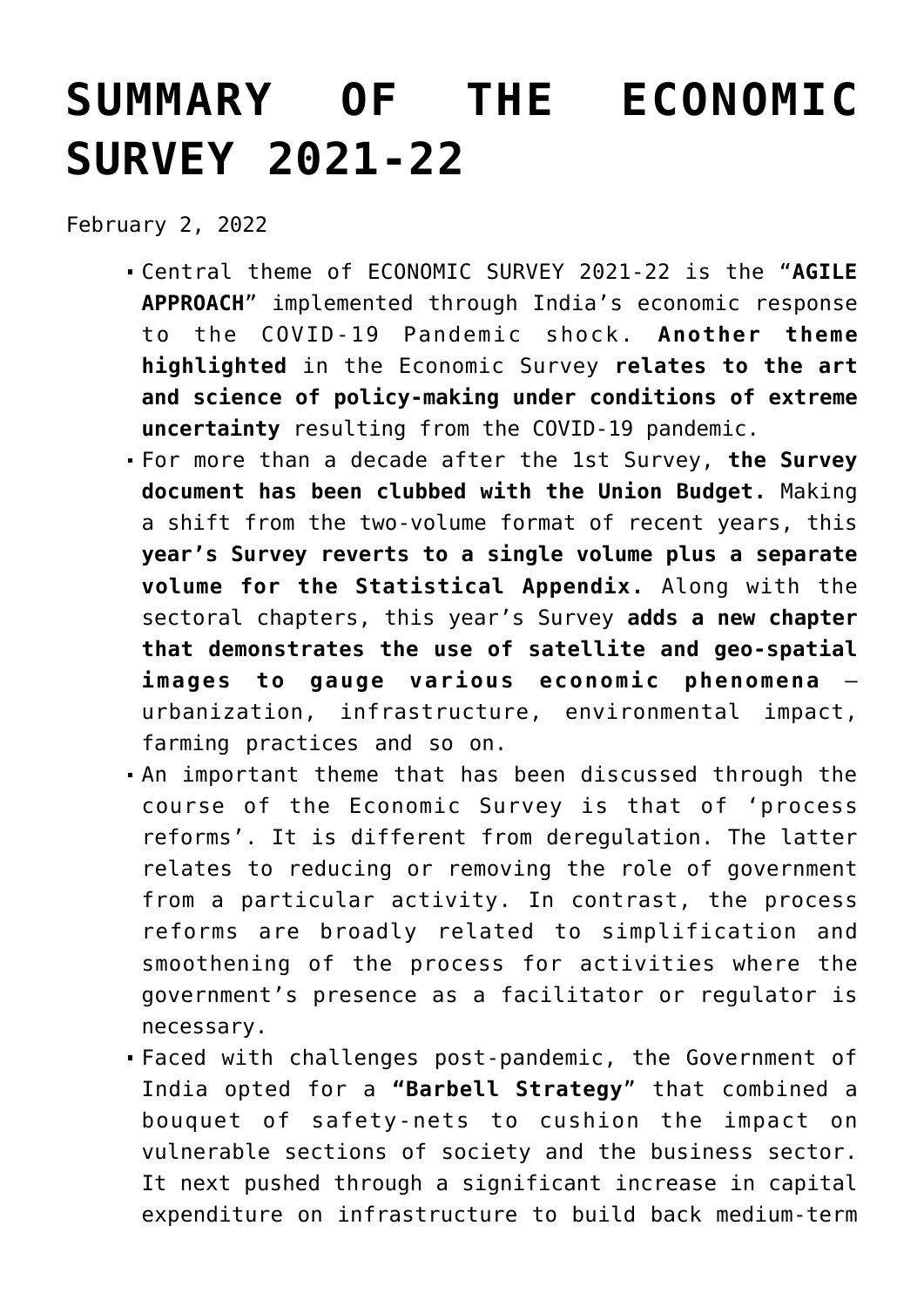demand as well as aggressively implemented supply-side measures to prepare the economy for the sustained longterm expansion. This flexible and multi-layered approach is partly based on an "Agile" framework that uses feedback-loops, and the monitoring of real-time data.

#### **Highlights of Survey 2021-2022-**

**State of the Economy:**



- India to witness **GDP growth of 8.0-8.5 per cent in 2022-23,** supported by *widespread vaccine coverage, normal monsoons, gains from supply-side reforms and easing of regulations, robust export growth, and availability of fiscal space to ramp up capital spending.*
- The above projection is comparable with the **World Bank's and Asian Development Bank's latest forecasts of real GDP growth of 8.7 per cent and 7.5 per cent respectively for 2022-23.** As per the **IMF**'s latest World Economic Outlook (WEO) growth projections, India's real GDP is projected to grow at **9 percent in both 2021-22 and 2022-23 and at 7.1 per cent in 2023-24.** This projects India as the fastest growing major economy in the world in all these three years.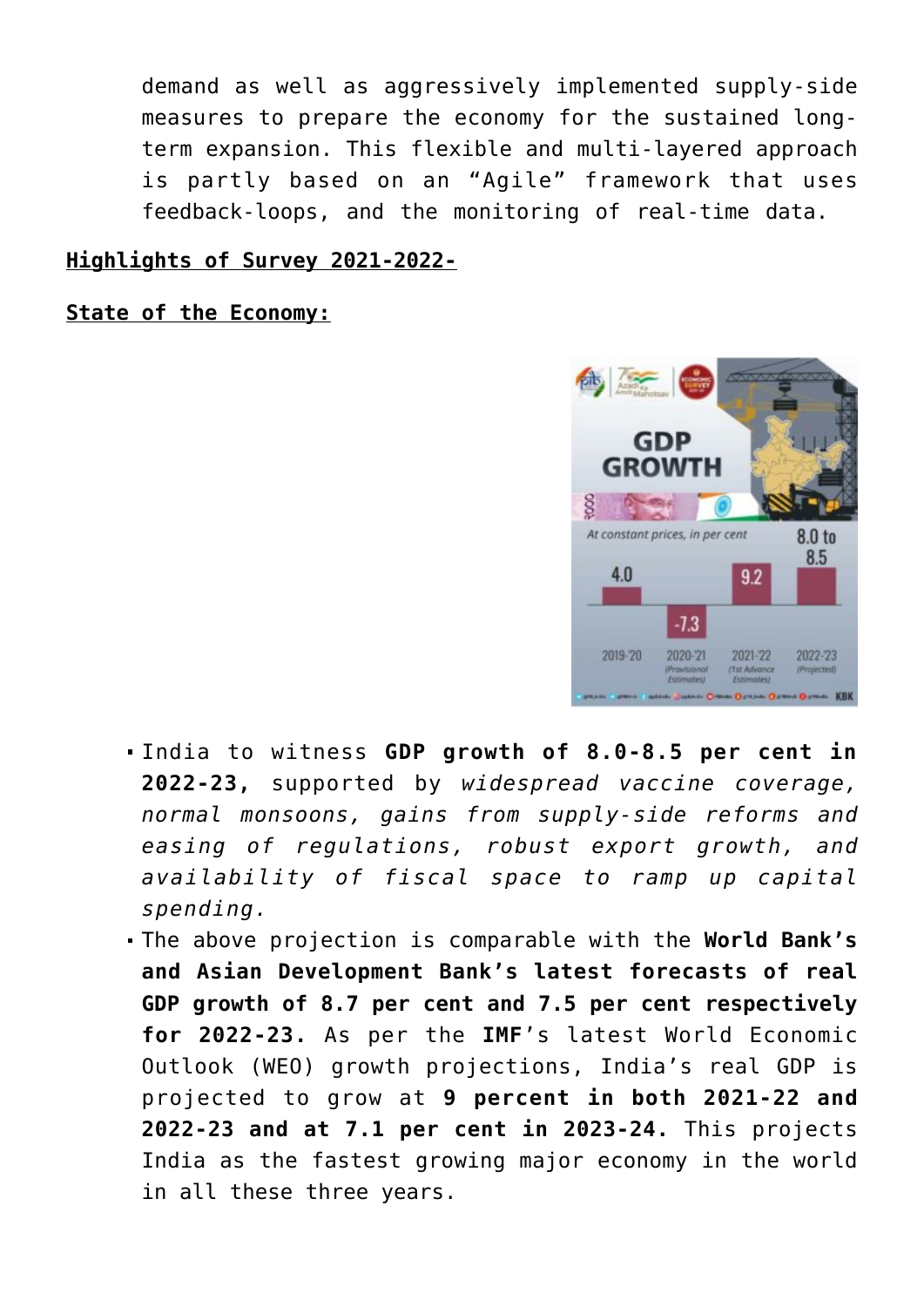**Referring to First Advance Estimates (FAE)**, the Survey states that the Indian economy is **estimated to grow by 9.2 per cent in real terms in 2021-22**, after a contraction of 7.3 per cent in 2020-21. Almost all indicators show that the economic impact of the "second wave" in Q1 was much smaller than that experienced during the full lockdown phase in 2020-21, even though the health impact was more severe.





## **Fiscal Developments:**



- The **revenue receipts (April to November, 2021) have gone up by 67.2 percent** (YoY) as against an expected growth of 9.6 percent in the 2021-22 Budget Estimates.
- Gross Tax Revenue registered a growth of over 50 percent during April to November, 2021 in YoY terms.
- During April-November 2021, **Capital expenditure has grown by 13.5 percent** (YoY) with focus on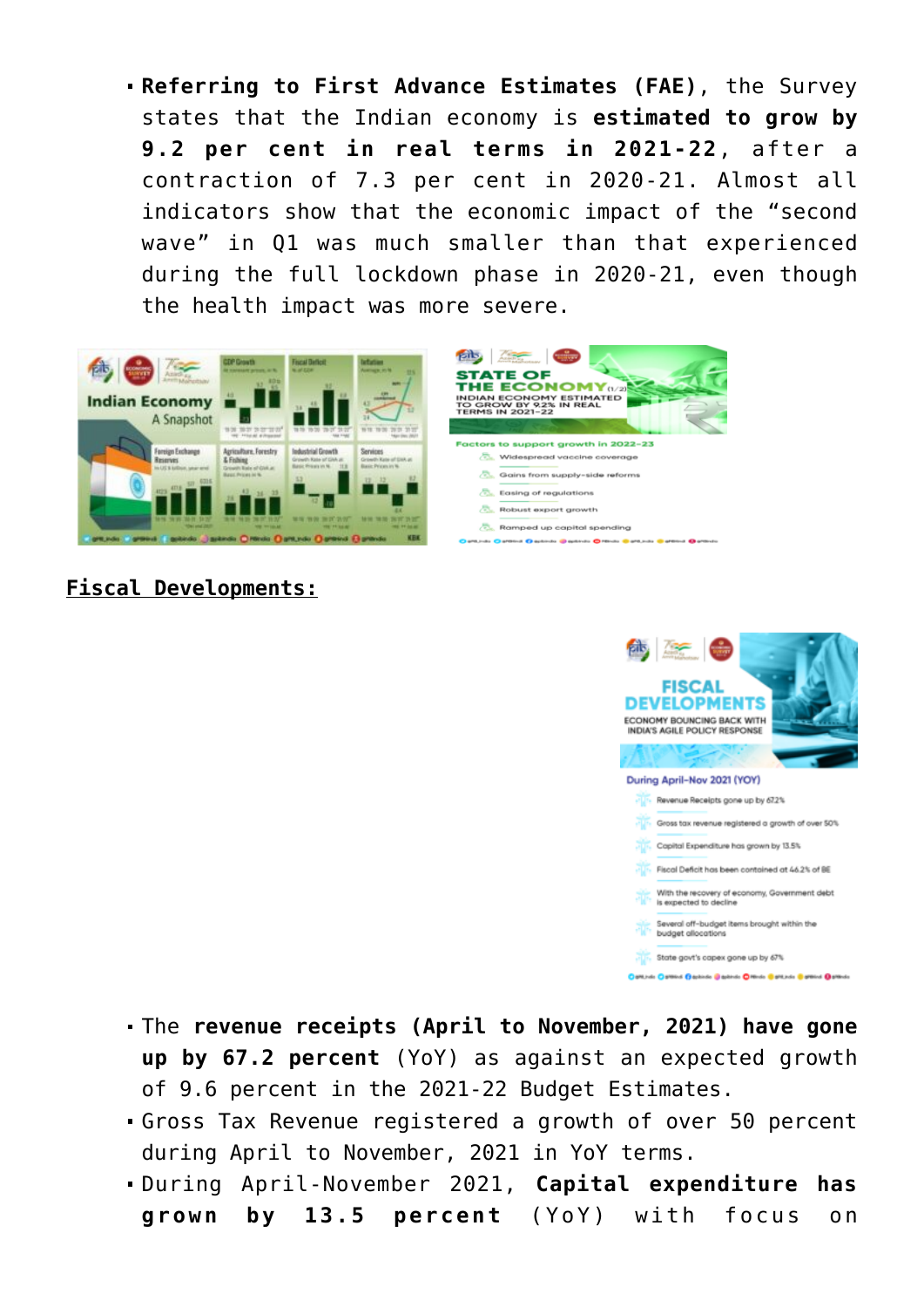infrastructure-intensive sectors.

- Sustained revenue collection and a targeted expenditure policy has contained the **fiscal deficit for April to November, 2021 at 46.2 percent of BE.**
- With the enhanced borrowings on account of COVID-19, the **Central Government debt has gone up from 49.1 percent of GDP in 2019-20 to 59.3 percent of GDP** in 2020-21, but is expected to follow a declining trajectory.



- The tax collections have been buoyant for both direct and indirect taxes and the **gross monthly GST collections have crossed Rs 1 lakh crore consistently since July 2021.**
- The **fiscal deficit for April-November 2021 has been contained at 46.2 percent of Budget Estimates (BE)** which is nearly one third of the proportion reached during the same period of the previous two years (135.1% of BE in April-November 2020 and 114.8% of BE in April-November 2019).

## **External Sectors:**

- Net capital flows were higher on account of continued inflow of foreign investment, revival in net external commercial borrowings, higher banking capital and additional special drawing rights (SDR) allocation.
- **India's total exports are expected to grow by 16.5 per**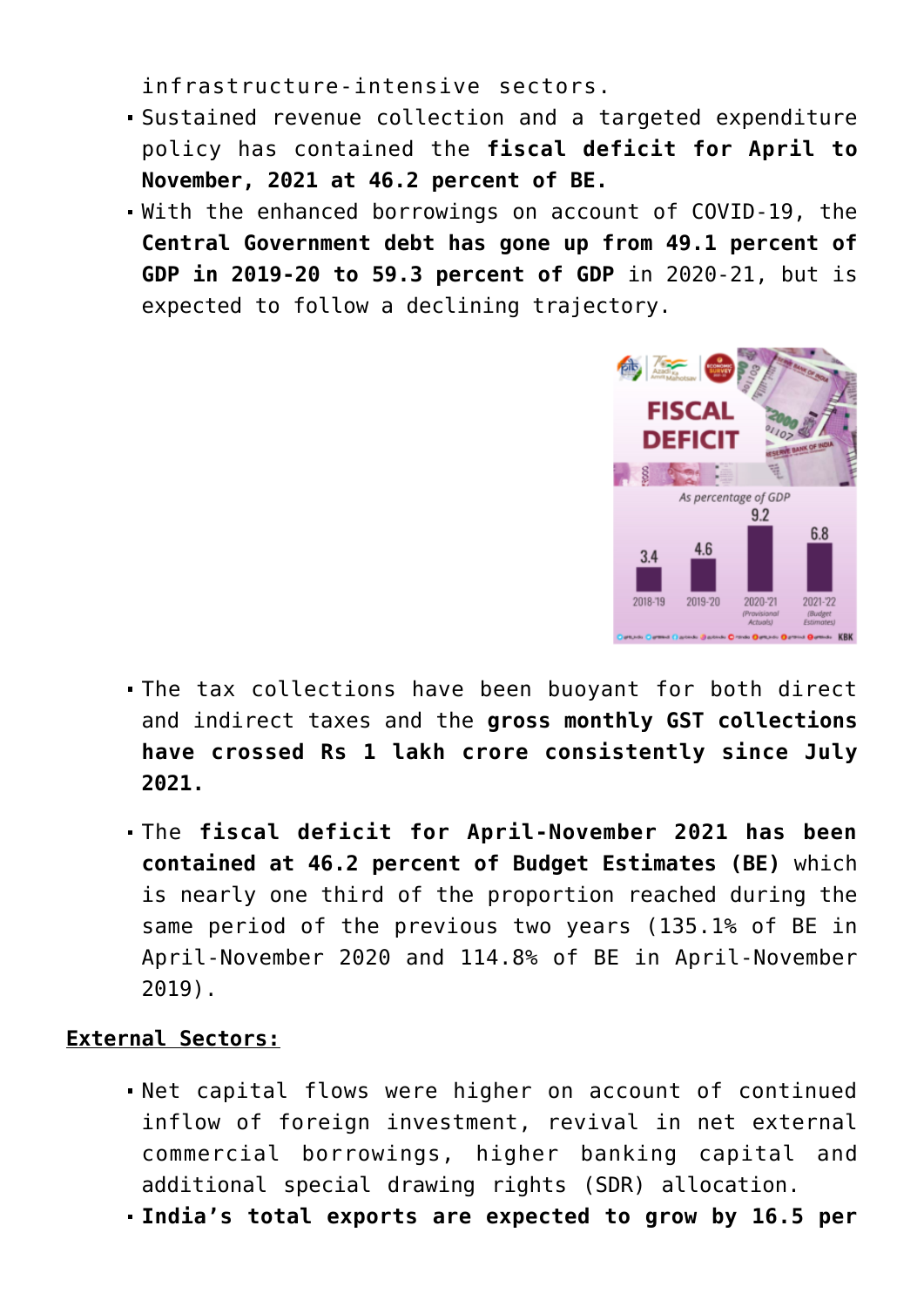**cent in 2021-22** surpassing pre-pandemic levels. Imports are expected to grow by 29.4 per cent in 2021-22

surpassing corresponding pre-pandemic levels.



- Resultantly, **India's net exports have turned negative in the first half of 2021-22,** compared to a surplus in the corresponding period of 2020-21.
- But the **current account deficit (CAD) is expected to remain within manageable limits.**
- Despite all the disruptions caused by the global pandemic, **India's Balance of payments (BoP) remained in surplus throughout the last two years** (US\$ 63.1 billion in first-half of 2021-22).
- This allowed the RBI to keep accumulating **foreign exchange reserves, which stand at US\$ 634 billion** on 31st December 2021.
- As of end-November 2021, **India was the fourth largest forex reserves holder in the world** after China, Japan and Switzerland.
- **India's external debt rose to US \$ 593.1 billion** at end-September 2021, from US \$ 556.8 billion a year earlier, reflecting **additional SDR allocation by the IMF,** coupled with higher commercial borrowings.

## **Monetary Management and Financial Intermediation:**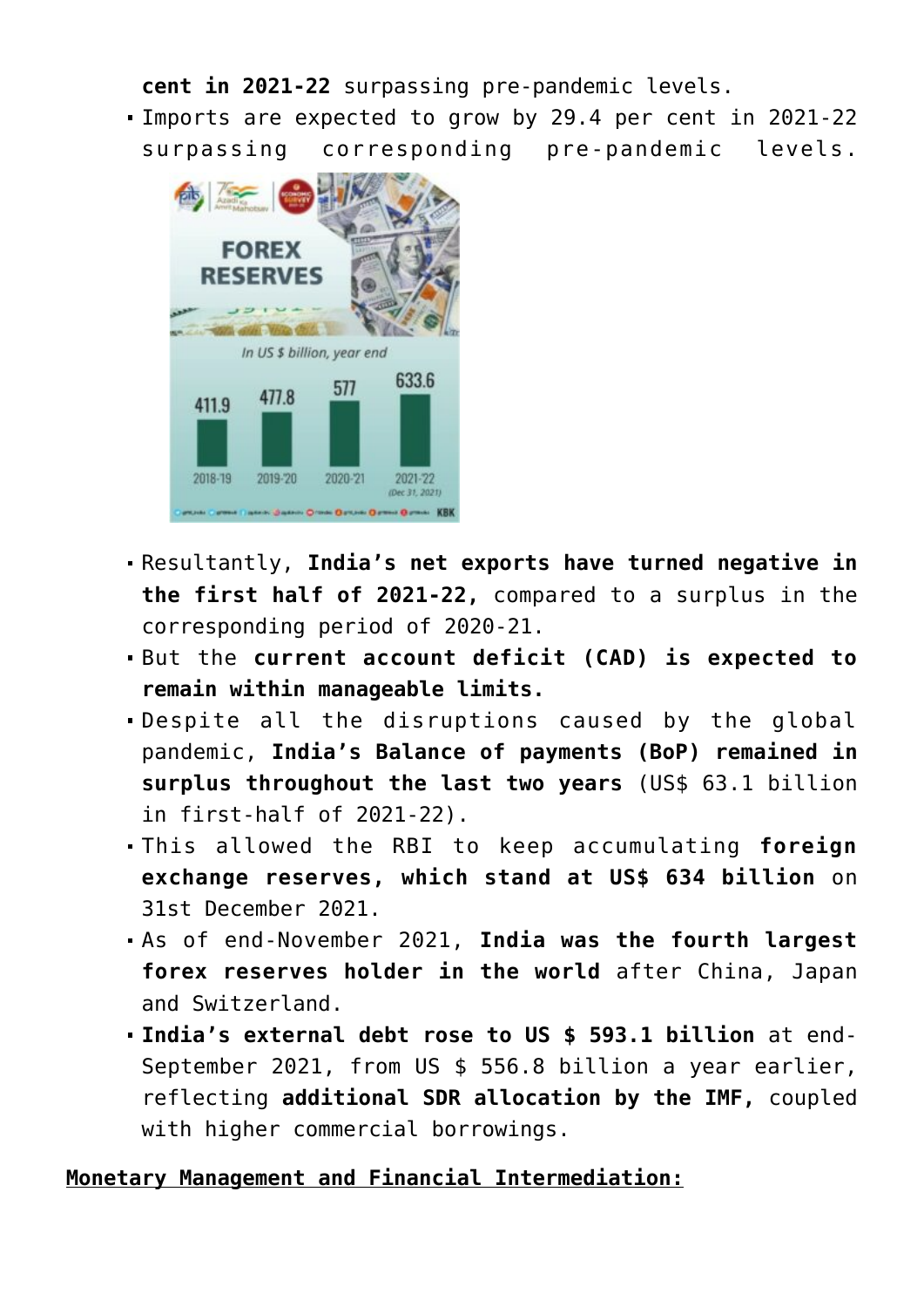- **Repo rate was maintained at 4 per cent** in 2021-22.
- RBI undertook various measures such as G-Sec Acquisition Programme and Special Long-Term Repo Operations to provide further liquidity.
- The **Gross Non-Performing Advances ratio of Scheduled Commercial Banks (SCBs) declined from 11.2 percent at the end of 2017-18 to 6.9 percent** at the end of September, 2021.
- **Net Non-Performing Advances ratio declined from 6 percent to 2.2 percent** during the same period.
- **Capital to Risk weighted asset ratio of SCBs 13% (2013-14) to 16.54%** (September 2021).
- 89,066 crore was raised via 75 Initial Public Offering (IPO) issues in April-November 2021, which is much higher than in any year in the last decade.
- Sensex and Nifty scaled up to touch peaks at 61,766 and 18,477 on October 18, 2021.
- Among major emerging market economies, Indian markets outperformed peers in April-December 2021.
- Another **distinguishing feature of India's economic response has been an emphasis on supply-side reforms** rather than a total reliance on demand management. These supply-side reforms include *deregulation of numerous sectors, simplification of processes, removal of legacy issues like 'retrospective tax', privatization, production-linked incentives and so on*.

## **The two common themes in India's supply-side strategy:**

1. Reforms that improve flexibility and innovation that includes factor market reforms; deregulation of sectors like space, drones, geospatial mapping, trade finance factoring; process reforms like those in government procurement and in telecommunications sector; removal of legacy issues like retrospective tax; privatization and monetization, creation of physical infrastructure, and so on.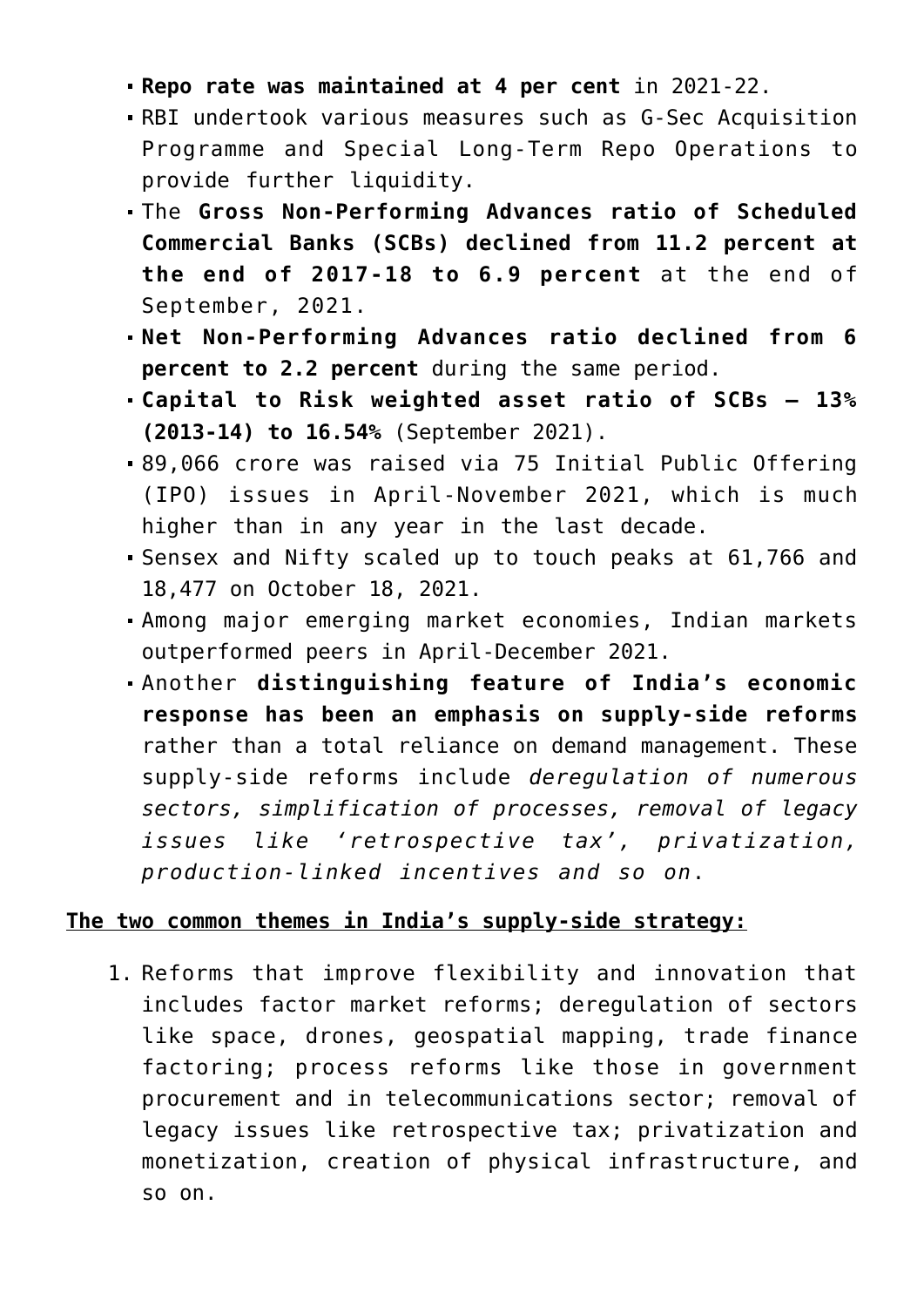2. Reforms aimed at improving the resilience of the Indian economy, ranging from climate/environment related policies; social infrastructure; support for key industries under Atma Nirbhar Bharat; a strong emphasis on reciprocity in foreign trade agreements, and so on.

## **Prices and Inflation:**

- In India, **Consumer Price Index (CPI) inflation** moderated to **2 per cent in 2021-22 (April-December)** from 6.6 per cent in the corresponding period of 2020-21.
- It was **6 per cent (YoY) in December 2021**, which is within the targeted tolerance band.
- The **decline in retail inflation** in 2021-22 was led by easing of food inflation.
- **Food inflation reduced to 2.9%** in April-December 2021 against 9.1% last year.
- Reduction in central excise and subsequent cuts in Value Added Tax by most States helped ease petrol and diesel prices.



- **Wholesale inflation** based on Wholesale Price Index (WPI) **rose to 12.5 percent** during 2021-22 (April to December).
- Divergence between CPI-C and WPI Inflation peaked to 9.6 percentage points in May 2020.
- However, this year **there was a reversal in divergence with retail inflation falling below wholesale inflation by 8.0 percentage points in December 2021 due to factors such as:**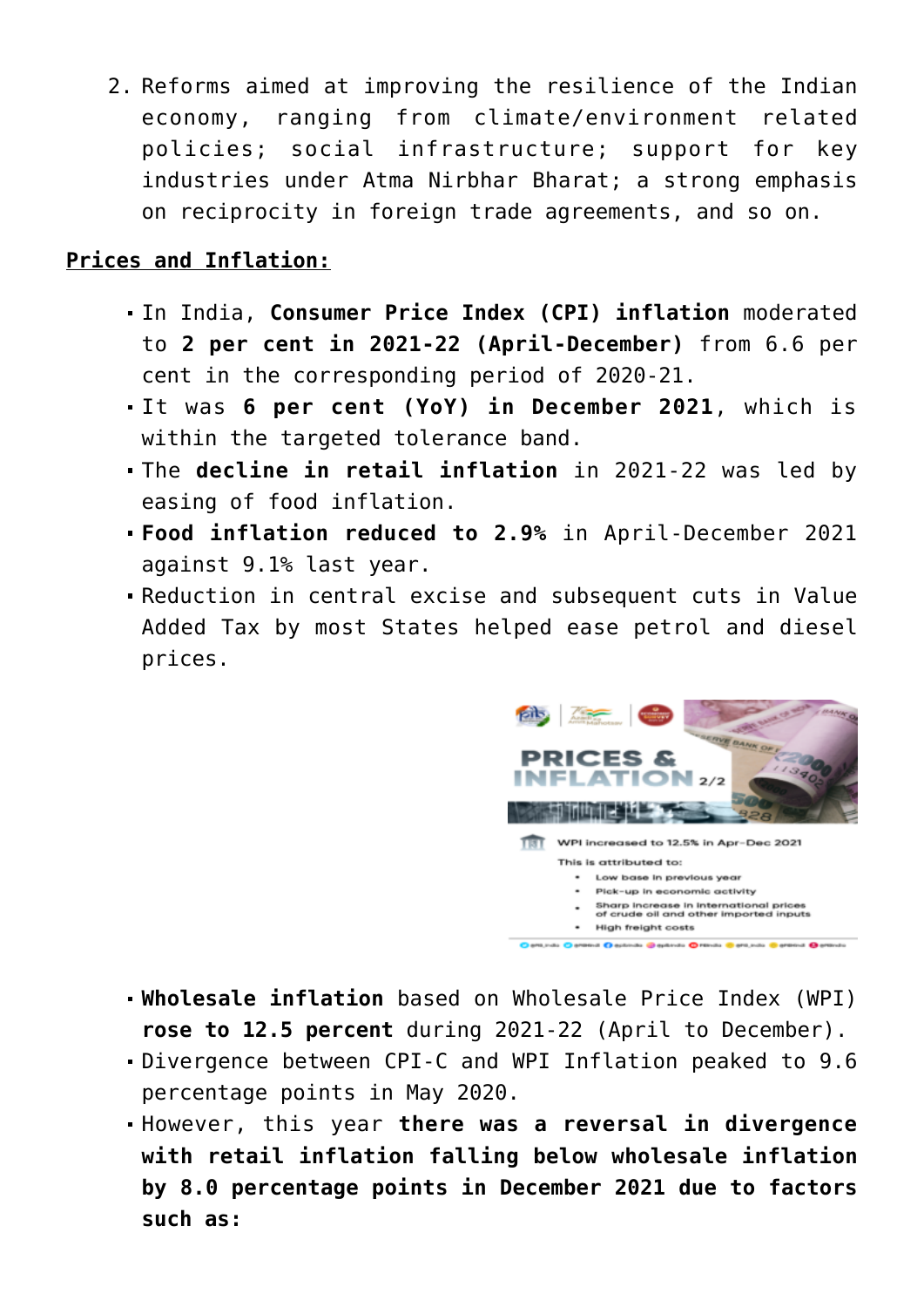- Variations due to base effect,
- Difference in scope and coverage of the two indices,



- Price collections,
- Items covered,
- Difference in commodity weights, and
- WPI being more sensitive to cost-push inflation led by imported inputs.

# **Sustainable Development and Climate Change:**

- India's overall score on the NITI Aayog SDG India Index and Dashboard improved to 66 in 2020-21 from 60 in 2019-20 and 57 in 2018-19.
- Number of Front Runners (scoring 65-99) increased to 22 States and UTs in 2020-21 from 10 in 2019-20.
- In North East India, 64 districts were Front Runners and 39 districts were Performers in the NITI Aayog North-Eastern Region District SDG Index 2021-22.
- **India has the tenth largest forest area in the world.**
- In 2020, India ranked third globally in increasing its forest area during 2010 to 2020.
- In 2020, the f**orests covered 24% of India's total geographical area,** accounting for 2% of the world's total forest area.
- In August 2021, the **Plastic Waste Management Amendment Rules, 2021**, was notified which is **aimed at phasing out single use plastic by 2022.**
- Draft regulation on Extended Producer Responsibility for plastic packaging was notified.
- The Compliance status of Grossly Polluting Industries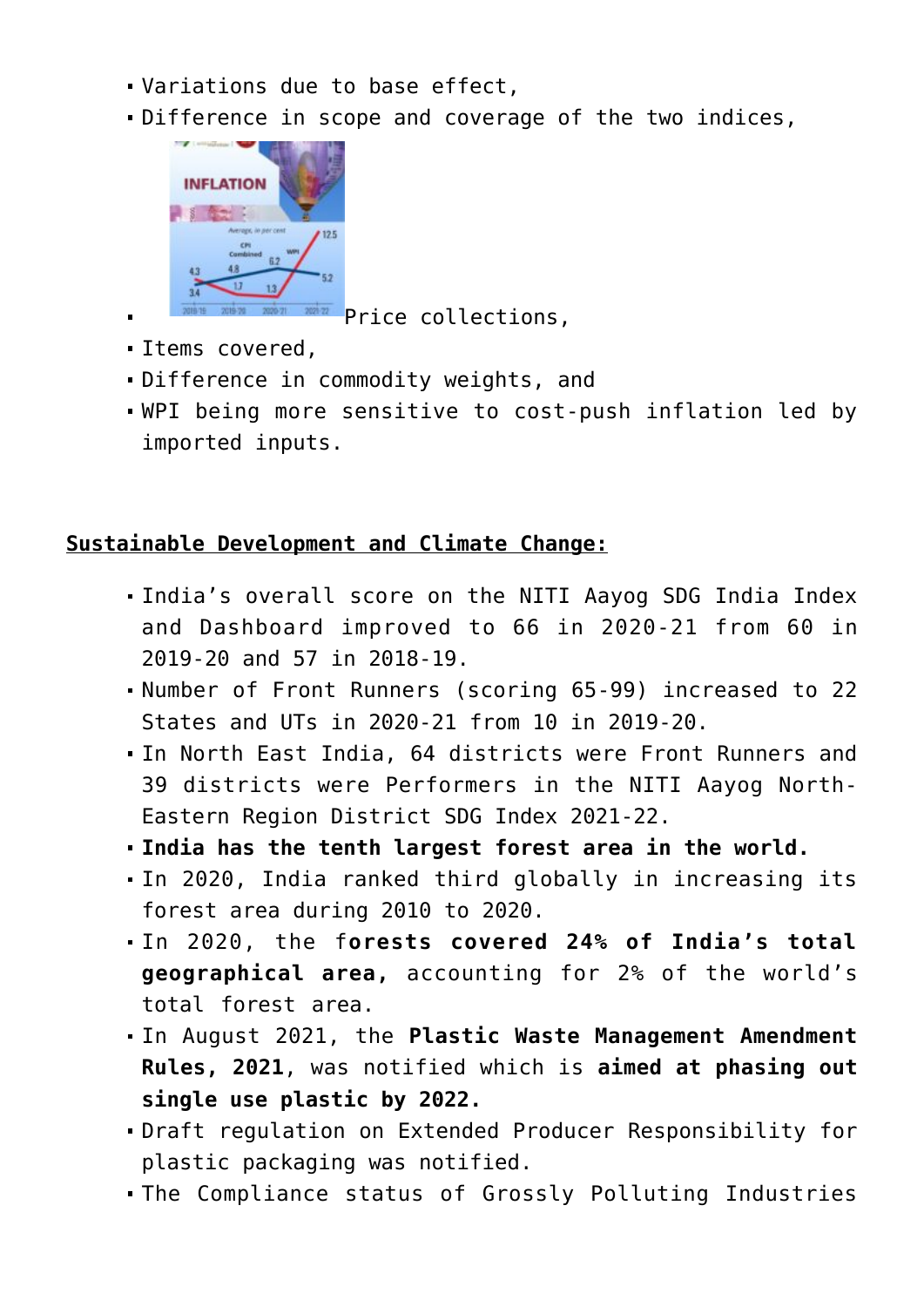(GPIs) located in the Ganga main stem and its tributaries improved from 39% in 2017 to 81% in 2020.

At the 26th Conference of Parties (COP 26) in Glasgow in November 2021, the need to start the one-word **movement 'LIFE' (Lifestyle for Environment)** urging mindful and deliberate utilization instead of mindless and destructive consumption was underlined.

### **Agriculture and Food Management:**

- The Agriculture sector experienced buoyant growth in the past two years, accounting for a sizable **8% (2021-22) in Gross Value Added (GVA)** of the country registering a **growth of 3.6% in 2020-21 and 3.9% in 2021-22.**
- The area sown under Kharif and Rabi crops and the production of wheat and rice has been steadily



increasing over the years.

- In the current year, food grains production for the Kharif season is estimated to post a record level of 150.5 million tonnes.
- Minimum Support Price (MSP) policy is being used to promote crop diversification.
- **Net receipts from crop production have increased** by 22.6% in the latest Situation Assessment Survey (SAS) compared to the SAS Report of 2014.
- **Allied sectors including animal husbandry, dairying and fisheries are steadily emerging** to be high growth sectors and major drivers of overall growth in the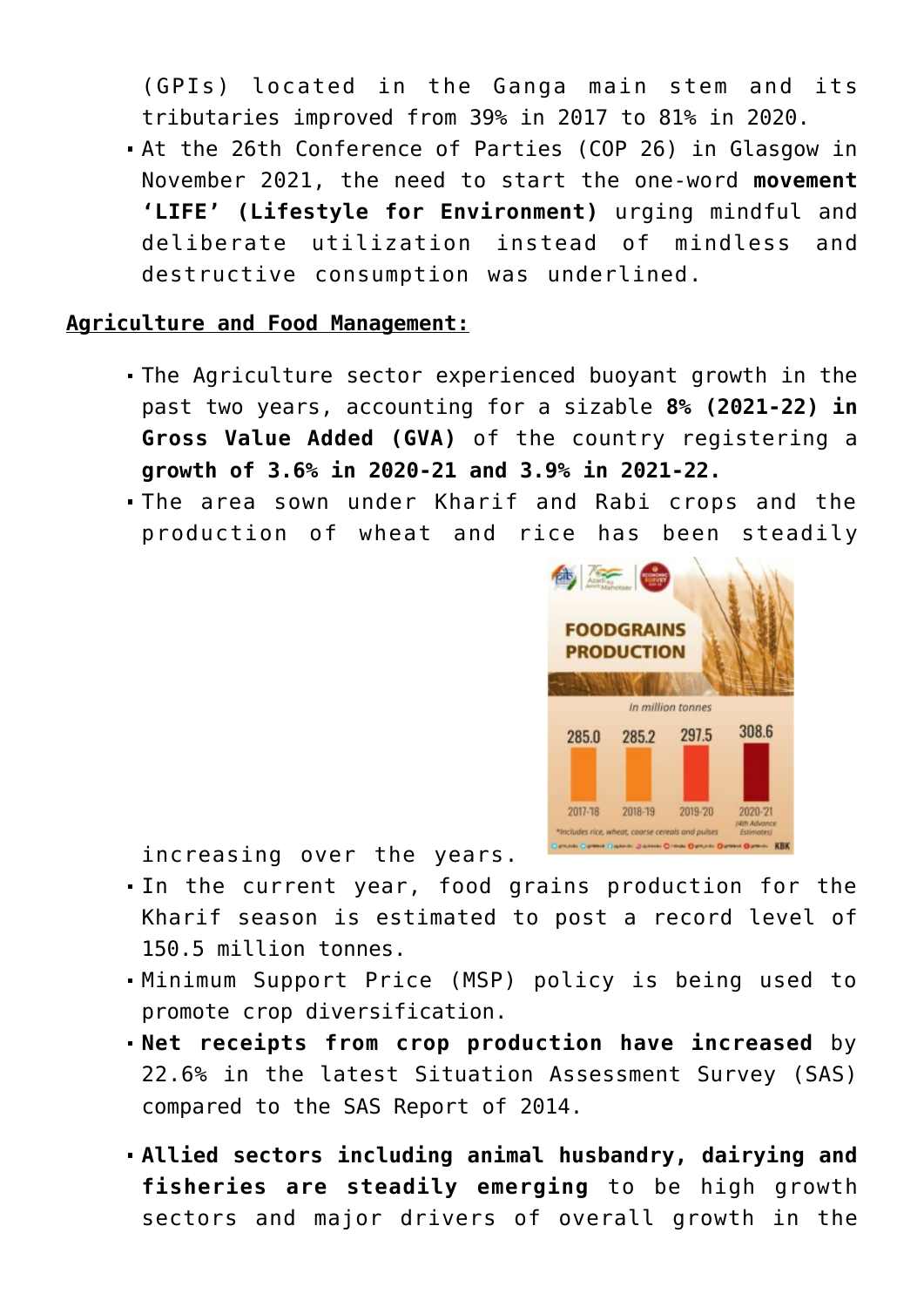agriculture sector.

- The Livestock sector has grown at a CAGR of 8.15% over the last five years ending 2019-20.
- India runs one of the largest food management programmes in the world.
- Government has further extended the coverage of the food security network through schemes like PM Gareeb Kalyan Yojana (PMGKY).

## **Industry and Infrastructure:**

The **industrial sector went through a sharp rebound from a contracti**



**on of 7 per cent in**

**2020-21 to an expansion of 11.8 percent in this financial year.**

- The share of industry in GVA is now estimated at 28.2 per cent.
- The **Index of Industrial Production (IIP) grew at 17.4 percent (YoY)** during April-November 2021 as compared to (-)15.3 percent in April-November 2020.

Introduction of **Production Linked Incentive (PLI) scheme**, major boost provided to infrastructure-both physical as well as digital, along with measures to reduce transaction costs and improve ease of doing business, would support the pace of recovery.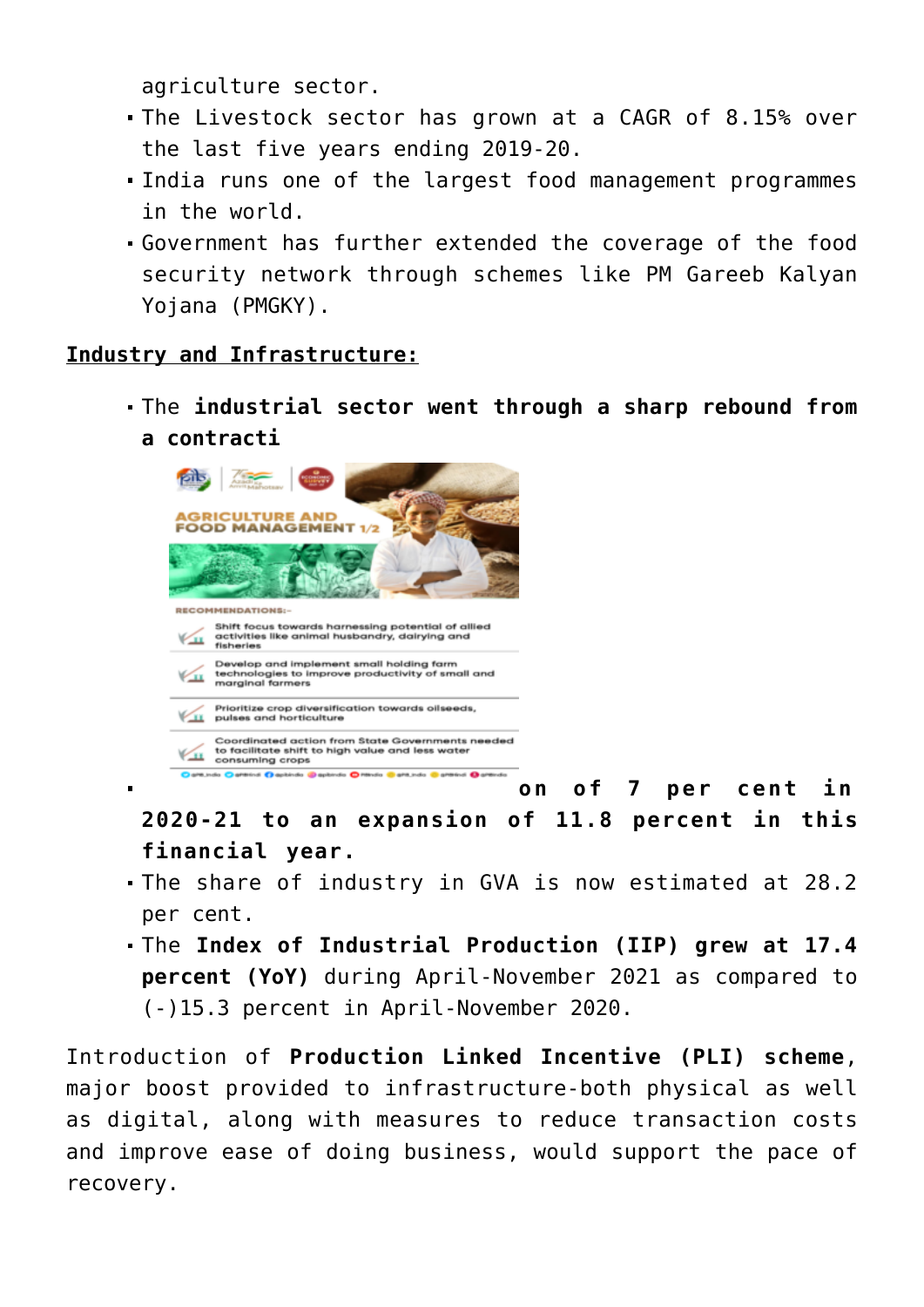## **Services:**



- The Survey states that the **Services sector has been the hardest hit by the pandemic,** especially segments that involve human contact.
- This sector is **estimated to grow by 8.2 per cent this financial year** following last year's 8.4 per cent contraction.
- The **finance /Real Estate and the Public Administration segments are now well above pre-COVID levels.**
- During the first half of 2021-22, the service sector received over US\$ 16.7 billion FDI – accounting for almost 54 percent of total FDI inflows into India.
- Major government reforms include, removing telecom regulations in the IT-BPO sector and opening up of the space sector to private players.
- Services exports surpassed pre-pandemic level in January-March quarter of 2020-21 and grew by 21.6 percent in the first half of 2021-22.
- **India has become the 3rd largest start-up ecosystem in the world** after the US and China.
- Number of new recognized start-ups increased to over 14000 in 2021-22 from 733 in 2016-17.
- **Delhi has replaced Bengaluru as the startup capital of India** and with a total of 11,308 startups, Maharashtra has the highest number of recognized startups in the country.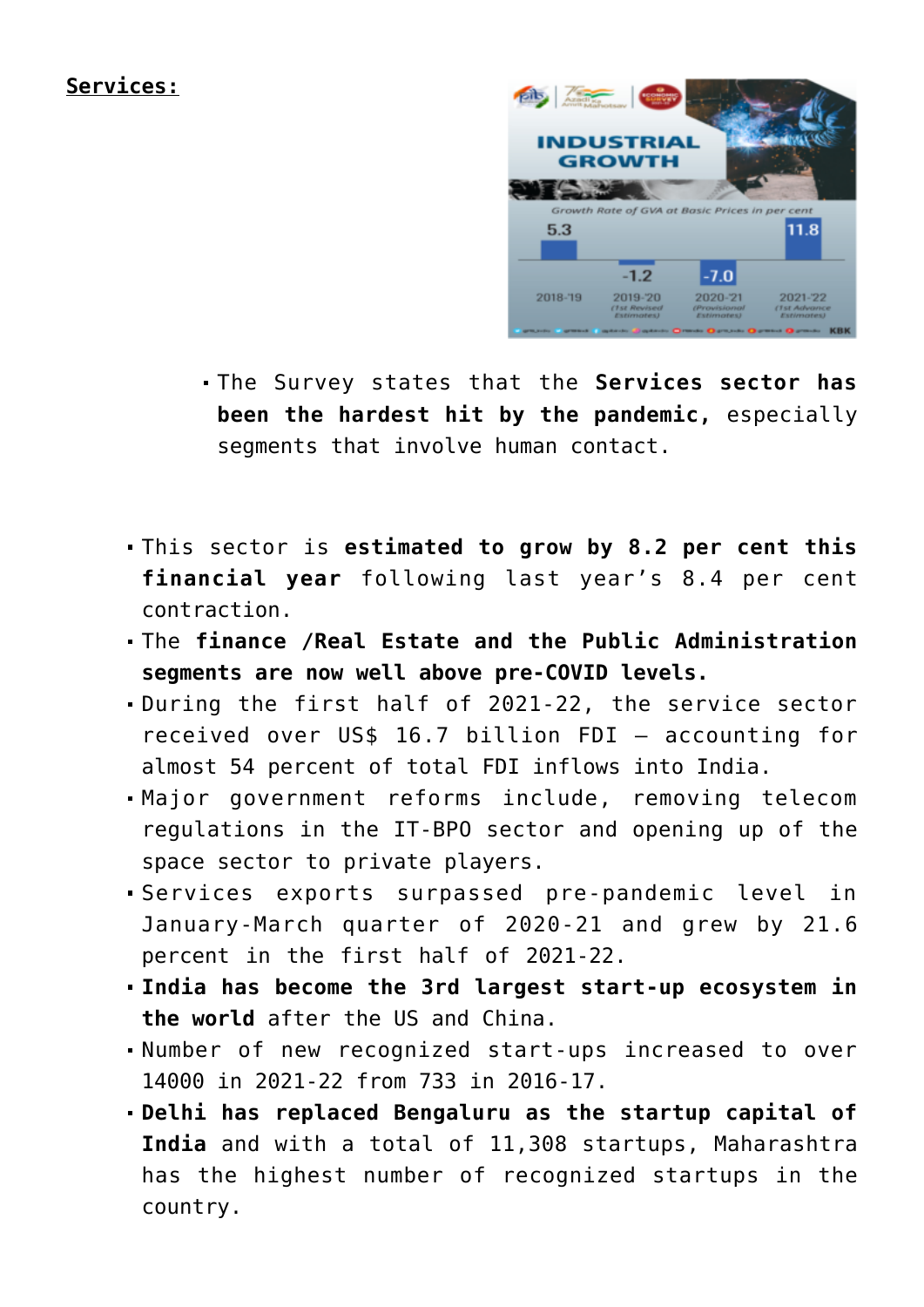## **Social Infrastructure, Employment and Human Development:**

**Expenditure on social services** (health, education and others) by Centre and States as a proportion of GDP **increased from 6.2 % in 2014-15 to 8.6% in 2021-22 (BE).**



- 94 crore doses of COVID-19 vaccines administered as on 16th January 2022; 91.39 crore first dose and 66.05 crore second dose.
- As per the quarterly **Periodic Labour Force Survey (PFLS)** data up to March 2021, employment in urban sectors affected by pandemic has recovered almost to the prepandemic level.
- According to Employees Provident Fund Organization (EPFO) data, formalization of jobs continued during the second COVID wave and the adverse impact of COVID on formalization of jobs was much lower than during the first COVID wave.
- Increased allotment of funds to MNREGA to provide a buffer for unorganized labour in rural areas during the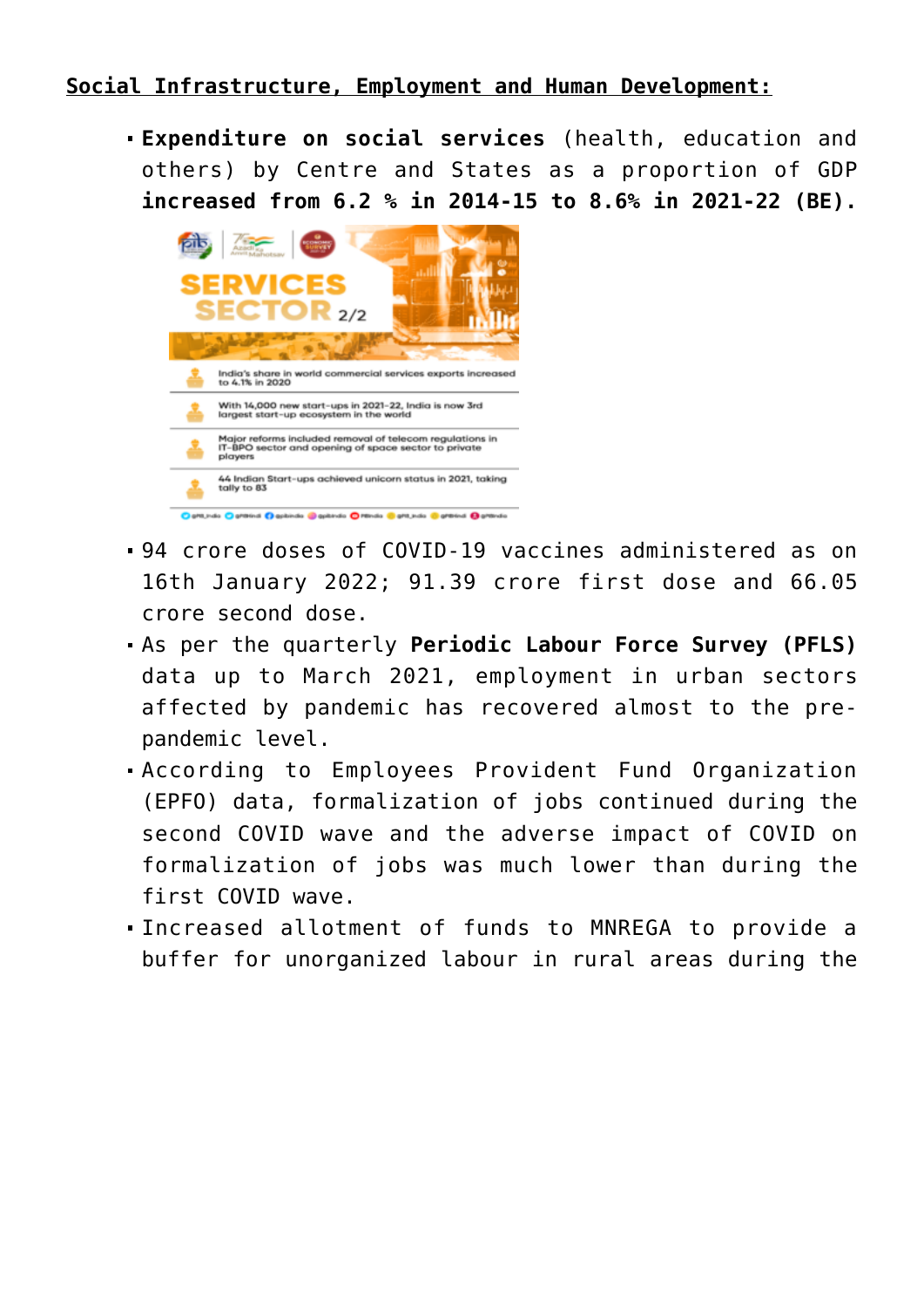

pandemic.

- Under Jal Jeevan Mission (JJM), 83 districts have become 'Har Ghar Jal' districts.
- As per the National Family Health Survey-5 (NFHS-5), **Total Fertility Rate (TFR) came down to 2** in 2019-21 from 2.2 in 2015-16 and **Infant Mortality Rate (IMR)**, under-five mortality rate and institutional births have improved in 2019-21 over 2015-16.
- Macroeconomic stability indicators suggest that the Indian Economy is well placed to take on the challenges of 2022-23. Combination of high foreign exchange reserves, sustained FDI and rising export earnings will provide an adequate buffer against possible global liquidity tapering in 2022-23. Economic impact of the "second wave" was much smaller than that during the full lockdown phase in 2020-21, though the health impact was more severe.

## **Key challenges and concerns for Indian economy-**

- Inflation is the most important headwind as supply chain disruptions and slow economic growth have contributed to an increase in inflation.
- Stimulus spending in developed economies and pent up demand during the pandemic could lead to "**imported inflation**" in India.
- Key drivers of inflation include oils and fats as well as fuel prices driven up by high international prices of